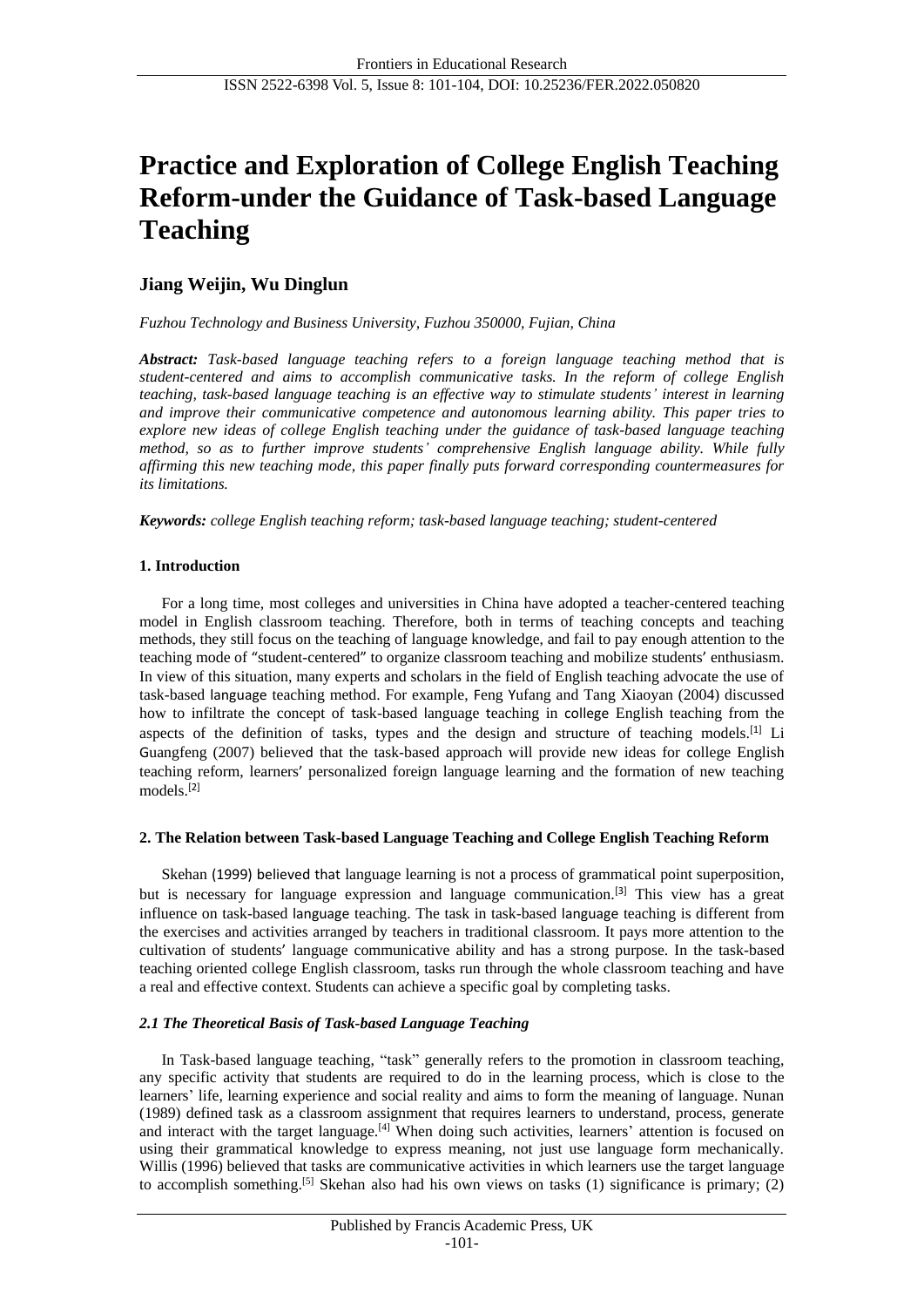## ISSN 2522-6398 Vol. 5, Issue 8: 101-104, DOI: 10.25236/FER.2022.050820

There is a communication problem to be solved; (3) have a definite relationship with similar activities in the real world; (4) The first consideration is to complete the task; (5) Evaluate the performance of the task according to the results of the task. It is not difficult for us to find some common ground from the above definition: "task" must involve the actual use of language. Under the guidance of teachers, students complete the tasks designed by teachers according to teaching objectives and textbooks through understanding, practice, participation and cooperation, and use the required language in the process of completing the tasks to achieve the purpose of communication and language acquisition.

## *2.2 The Necessity of the Combination of Task-based Language Teaching and College English Teaching*

In the current college English classroom, the traditional PPP (presentation, practice and production) teaching mode is still visible in many places. Shu Dingfang (2006) commented on this model in his article: "Students are exposed to a very limited amount of foreign language input. To a large extent, it misleads students' understanding of the nature of language learning. It only regards language as a language system.It believes that classroom teaching can cultivate students' foreign language communicative competence, and also enable students to place their hopes for successful foreign language learning on classroom teaching."<sup>[6]</sup> This old and inflexible teaching method runs counter to the practical foreign language learning and is becoming less and less popular. It can adapt to the development of modern education. While emphasizing "learning by doing" and "doing things with the language", the task-based language teaching method has gradually been widely accepted by middle schools and universities in China. The fundamental difference between task-based language teaching and other teaching methods lies in that it attempts to integrate the outline design and teaching methods, runs through the task in the whole teaching, and reflects the people-oriented educational thought. The core is to take the development of students as the foundation, and reflect the humanism of the teaching process and purpose, the richness of the teaching environment and the complexity of the teaching task. Task-based language teaching can be used in any language field, using various communicative tasks to teach pragmatics, coherence and so on. Since the promulgation of the new English curriculum standard, task-based language teaching has been advocated in the advanced teaching ideas and teaching suggestions.

#### **3. The Implementation of Task-based Language Teaching in College English Teaching**

As we know, college English intensive reading is generally divided into three stages: pre-reading, while-reading and post reading. The application of task-based approach in college English teaching can be carried out on this basis. The pre-reading stage is not only the preparation stage for students' classroom learning, but also the introduction stage for teachers. Its purpose is to shorten the distance between the learning content and students, so that students can better accept and master the knowledge. At this stage, the tasks set by teachers should include asking students to collect background knowledge related to the text and familiarize themselves with the content of the text, so as to pave the way for the smooth development of the reading stage in the classroom. The reading stage is the key of the whole teaching activities, and it is also the focus of teachers' task-based teaching activities. Teachers carry out some teaching activities and assign corresponding tasks to students to realize the two-way communication between teachers and students, so as to successfully complete the teaching tasks. At this stage, the main tasks assigned to students should include grasping the content of the article from the text structure, mastering the main knowledge points and important information of the article, and deepening students' understanding and mastery of the learning content through the implementation of these tasks. The third stage is post reading. Teachers should mainly design some expansive tasks (such as discussion and writing tasks related to the text content) to further extend the learning content, so as to consolidate the learning effect of students. Take college English book 2, unit 2 Environmental Protection throughout the World as an example to illustrate the implementation and application of the task-based approach in college English teaching.

#### *3.1 Tasks in the Pre-reading Stage*

According to the content of the text, the tasks that can be preset by the teacher at this stage are: (1) let the students consult and collect relevant background materials through the Internet or other channels, such as the proper terms related to this text: ecostudies, green-house effect, destruction of ozone layer, oxygen bar, etc. (2) guide the students to discuss the current situation of our environment,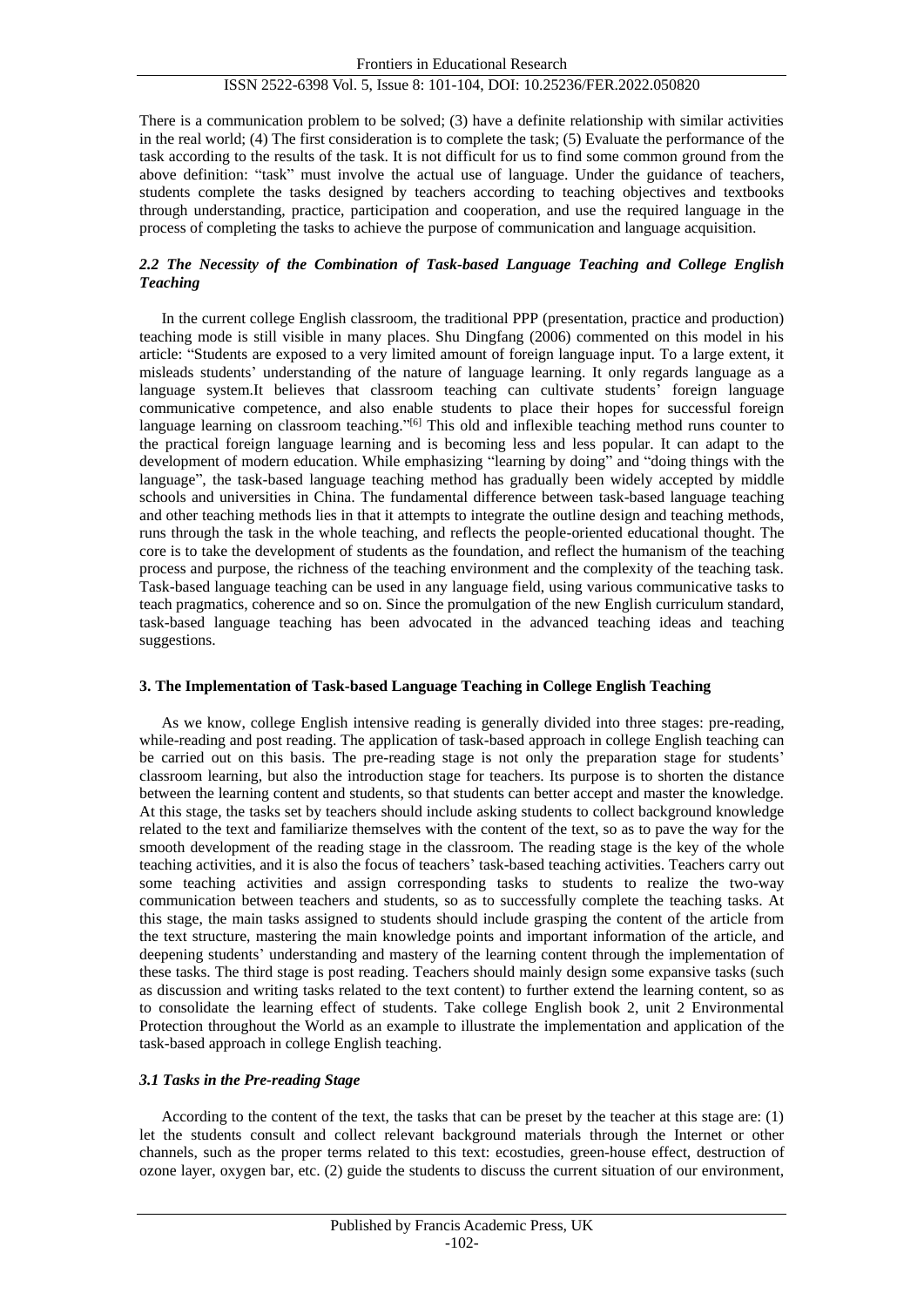## ISSN 2522-6398 Vol. 5, Issue 8: 101-104, DOI: 10.25236/FER.2022.050820

recall their childhood environment, and compare it with the current environment, so as to analyze "what causes the increasing destruction of the current human living space", and preset several questions as the task of each group discussion. For example, what is the problem in the current human living environment, and what is the reason, etc. Teachers start from the topics familiar to students, so as to stimulate students' interest in learning and enable them to complete the above tasks naturally. Through the completion of these tasks, students can be guided to creatively apply their knowledge to communicate in real situations, reduce their psychological pressure, and make them focus on the meaning of the language in order to guide the students into the study of the text smoothly.

#### *3.2 Tasks in the While-reading Stage*

The subject of the text in this unit is about environmental issues that are closely related to our lives. Although some students have their own unique views on this topic, which can be expressed in Chinese, but once communicating in English, many students will be nervous and have stage fright. Therefore, teachers should, in view of this situation, design some tasks around the text according to the key language points in this unit, which can be easily carried out through reading, so as to improve the operability of the task, and let students make use of these tasks as much as possible to exercise and improve their language application ability and language expression ability. As the organizer of these tasks, teachers should participate in, regulate and evaluate the implementation of these tasks, so as to help students improve their language application ability and language expression ability by completing the tasks. According to the content characteristics of this unit, the tasks that can be preset at this stage are: (1) ask students to summarize the main idea of each part and the author's writing method by reading the content under each subtitle. (2) on the basis of analyzing the structure and content of each part, summarize the main idea and writing skills of the whole text.

#### *3.3 Tasks in the Post-reading Stage*

The task of this stage should be to expand the content of the text, so as to help students improve their oral English on the basis of further consolidating their mastery of the text to polish their communicating and writing skills. The tasks that can be preset at this stage are: (1) after class discussion: what's the significance of environment to us? (2) writing: what should we do to cope with the worsening environment? The implementation of tasks in this stage has effectively promoted the improvement of students' language application ability, further enhanced students' awareness of environmental protection, and enabled students to apply what they have learned after learning this text to real situations.

#### **4. The Limitations of Task-based Language Teaching and Its Countermeasures**

Firstly, the implementation of task-based language teaching method is based on the organization and arrangement of teachers. Teachers' presupposition of teaching links determines the success of task-based language teaching practice. Based on the requirements of the syllabus and fully expanding the content of teaching practice, this is the demand of cultivating practical talents in the current college English teaching reform. Teachers play the role of designers in the whole teaching practice. For the arrangement and design of tasks, i.e. the topics of teaching forms such as debate and speech, they must closely follow the students' interests and teaching objectives from multiple angles. Therefore, teachers' organizational ability, coordination ability and creativity directly affect students' performance in task-based teaching activities.

Secondly, mobilizing students' initiative and creativity is the focus of task-based language teaching activities. In the teaching process, it is inevitable that there will be "single' or "conflict", which will lead to the disconnection of teaching activities. Teachers should be able to preset this phenomenon in advance and design tasks more interesting, more practical and more communicative. It can easily transfer the teaching arrangement through the way of "learning with reason, moving with emotion", rather than imposing it on students, so as to achieve twice the effect with half the effort.

Moreover, task-based teaching practice is different in the time to complete tasks due to different levels of students, which affects the smooth development of the whole teaching activities. The limited time in the classroom can not meet the development of teaching activities. Therefore, the connection and communication in the second classroom is the key to ensure the smooth implementation of the teaching activities of task-based language teaching method combined with speech and debate.